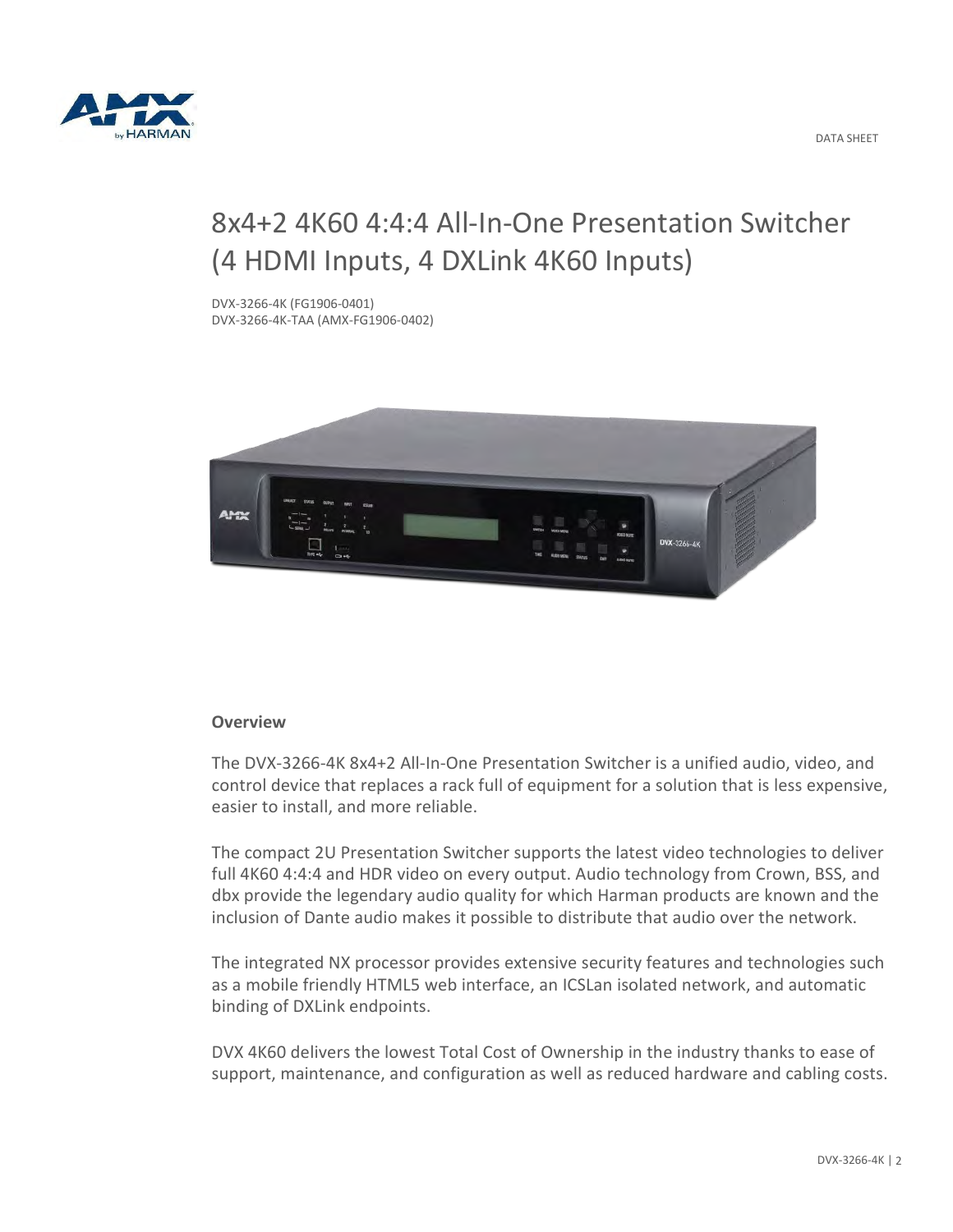### **Common Applications**

The DVX-3266-4K is ideally suited for medium to large and complex conference rooms, classrooms, and auditoriums that can benefit from 4K60 4:4:4 resolution. It's four DXLink inputs enable support for dual room applications, where multiple collaboration spaces share a single DVX or the AV rack is not near source devices and displays. DVX's small size also makes it a perfect solution for any room or facility with space constraints, especially those that lack space in equipment racks.

#### **Features**

- **4K60 4:4:4 Support HDMI 2.0 and HDCP 2.2 Support Scaled Outputs** Supports the highest possible video quality over HDMI and category cable.
- **High Dynamic Range (HDR) and Deep Color Support** Support for HDR10 and 36-bit Deep Color.
- **Simple Configuration and Support** HTML5 Web Interface with built-in status and troubleshooting features alleviates the need for proprietary configuration software and internal network allows for automatic configuration of endpoints
- **Dante Audio** 8 input channels and 8 output channels of IP audio
- **Crown DriveCore Amplifier** 120W per channel stereo at 4/8 ohms 120W mono at 70/100 Volt.
- **USB 2.0** High-speed USB 2.0 data from devices like conferencing cameras and storage devices are transmitted without the need for separate cables.
- **DXLink™ Twisted Pair Inputs and Outputs** Send and receive audio, video, bi-directional control, USB 2.0, and Ethernet to DXLink HDMI Receivers and Transmitters up to 100m away over one twisted pair cable**.**
- **All-In-One Device**  Controller, matrix switcher, video scaler, audio signal processor, amplifier, plus twisted pair distribution - all in a space-saving 2U chassis.
- **Simplicity & Reliability**  Replaces the need for numerous individual components and equipment, ensuring high reliability and saving on configuring and programming costs**.**
- **Low Total Cost of Ownership**  With a consistent platform across a variety of sizes, it is easy to standardize on the DVX and reduce costs for hardware, training, support, troubleshooting and sparing.
- **Unrivaled Network Security** With Dual NICs to isolate AMX or third-party AV equipment from the primary network, IPv6, 802.1X for protected network access, LDAP integration with unlimited user-defined groups, syslog support, and support for encrypted IP communication using FIPS 140-2 validated cryptographic modules, the Enova DVX provides rock-solid security**.**
- **Optimal Video Image Quality Every Time**  Exclusive SmartScale Technology automatically scales the image to the best resolution and video parameters for each display—even for displays of different information— without manual setup, eliminating the need for costly external scalers.
- **BSS Audio Processing** Includes an integrated digital signal processor with advanced capabilities like independent 10-band parametric EQ, independent input gain adjustments and variable compression, allowing precision tuning to match unique source and room attributes.
- **dbx AFS2** Advanced Feedback Suppression
- **Audio Breakaway**  Embedded audio from any HDMI or DXLink input can be de-embedded from the video, processed through the DSP, and switched to any analog, HDMI or DXLink output.
- • **Audio Matrix Switching**  Four independently switched and processed audio paths provide four unique volume, EQ, ducking and mixing configurations for perfectly tuned room audio as well as integration with audio/video conferencing, induction loop systems, voice re-enforcement speakers and audio recording devices.
- • **Enhanced Microphone Processing**  Independent 3-band parametric EQ, compression, gating, autoducking, and limiting on each microphone input ensures crystal clear communication.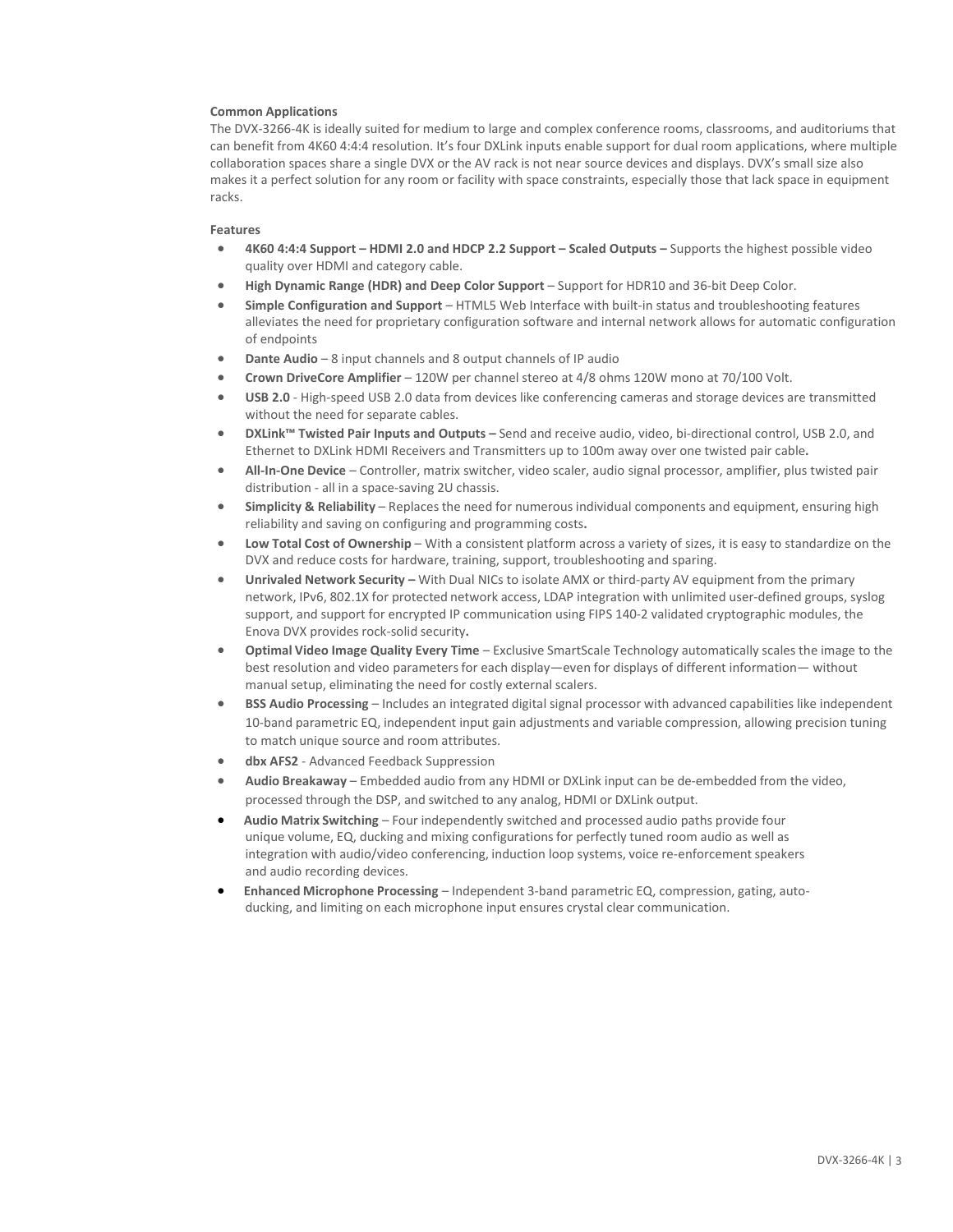## **Specifications**

| <b>GENERAL</b>                  |                                                                                                                                                                                                                                                                                                                                                                                                                                                                                                                                                                                                                                                                                                                                                                                                                                                                                                                       |
|---------------------------------|-----------------------------------------------------------------------------------------------------------------------------------------------------------------------------------------------------------------------------------------------------------------------------------------------------------------------------------------------------------------------------------------------------------------------------------------------------------------------------------------------------------------------------------------------------------------------------------------------------------------------------------------------------------------------------------------------------------------------------------------------------------------------------------------------------------------------------------------------------------------------------------------------------------------------|
| Enclosure                       | Metal with dark gray matte finish                                                                                                                                                                                                                                                                                                                                                                                                                                                                                                                                                                                                                                                                                                                                                                                                                                                                                     |
| Dimensions (HWD)                | 3 1/2" x 17 1/3" x 15" (8.8 cm x 44.0 cm x 38.0 cm)<br>without front rack mounting brackets<br>3 1/2" x 19" x 15" (8.8 cm x 44.0 cm x 48.3 cm) with front<br>rack mounting brackets                                                                                                                                                                                                                                                                                                                                                                                                                                                                                                                                                                                                                                                                                                                                   |
| Weight                          | 11.90 Kg without front rack mounting brackets<br>12.23 Kg with front rack mounting brackets                                                                                                                                                                                                                                                                                                                                                                                                                                                                                                                                                                                                                                                                                                                                                                                                                           |
| Regulatory Compliance (PENDING) | FCC Part 15 Class A<br>EN 55032<br>EN 55035<br><b>IEC/EN 60950</b><br>IEC/EN 62368-1<br>UL 60950<br>UL 62368-1<br>RoHS/WEEE<br>EMC (Australia)<br>EMC (Canada)<br>EMC (Japan)                                                                                                                                                                                                                                                                                                                                                                                                                                                                                                                                                                                                                                                                                                                                         |
| <b>Included Accessories</b>     | • (1) Power Cord, US<br>• (1) Power Cord, EU<br>• (1) Power Cord, UK<br>• (2) Front Rack Mounting Bracket (Attached)<br>• (4) Rubber foot (Attached)<br>• (2) IR Emitter<br>• (3) 4-position, 3.5mm Phoenix Male Connector<br>• (8) 3-position, 3.5mm Phoenix Male Connector<br>• (4) 5-position, 3.5mm Phoenix Male Connector<br>• (1) 3-position, 5.08mm Phoenix Male Connector<br>• (1) 4-position, 5.08mm Phoenix Male Connector                                                                                                                                                                                                                                                                                                                                                                                                                                                                                  |
| <b>Optional Accessories</b>     | · CC-3.5ST5-RCA2F, 5-pin 3.5mm Phoenix to 2 RCA Female<br>Cable (FG10-003-20)<br>· DX-RX-4K60, DXLink HDMI Receiver Module (FG1010-<br>$512-01$<br>· DX-TX-4K60, DXLink HDMI Transmitter Module (FG1010-<br>$312 - 01$<br>· DXL-RX-4K60, DXLite HDMI Receiver Module (FG1010-<br>505)<br>· DXL-TX-4K60, DXLite HDMI Transmitter Module<br>(FG1010-311)<br>• EXB-IRS4, ICSLan IR/S Interface, 4 IR/S and 4 Inputs<br>(FG2100-23)<br>· EXB-COM2, ICSLan Serial Interface, 2 Ports (FG2100-22)<br>· EXB-REL8, ICSLan Relay Interface, 8 Channels (FG2100-<br>20)<br>· EXB-I/O8, ICSLan Input/Output Interface, 8 Channels<br>(FG2100-21)<br>· EXB-MP1, ICSLan Multi-Port, 1 COM, 1 IR/S, 2 I/O, 1 IR<br>RX (FG2100-26)<br>· CBL-HDMI-FL HDMI, High Speed Flat Cable (FG10-2180-<br>16)<br>. CBL-DP-FL, DisplayPort High Speed Flat Cable (FG10-<br>$2181 - 16$<br>• CBL-ETH-FL, Ethernet Cat5e Flat Cable (FG10-2182-16) |

| <b>ACTIVE POWER REQUIREMENTS</b> |                                    |
|----------------------------------|------------------------------------|
| Power Consumption                | 90 Watts typical without amplifier |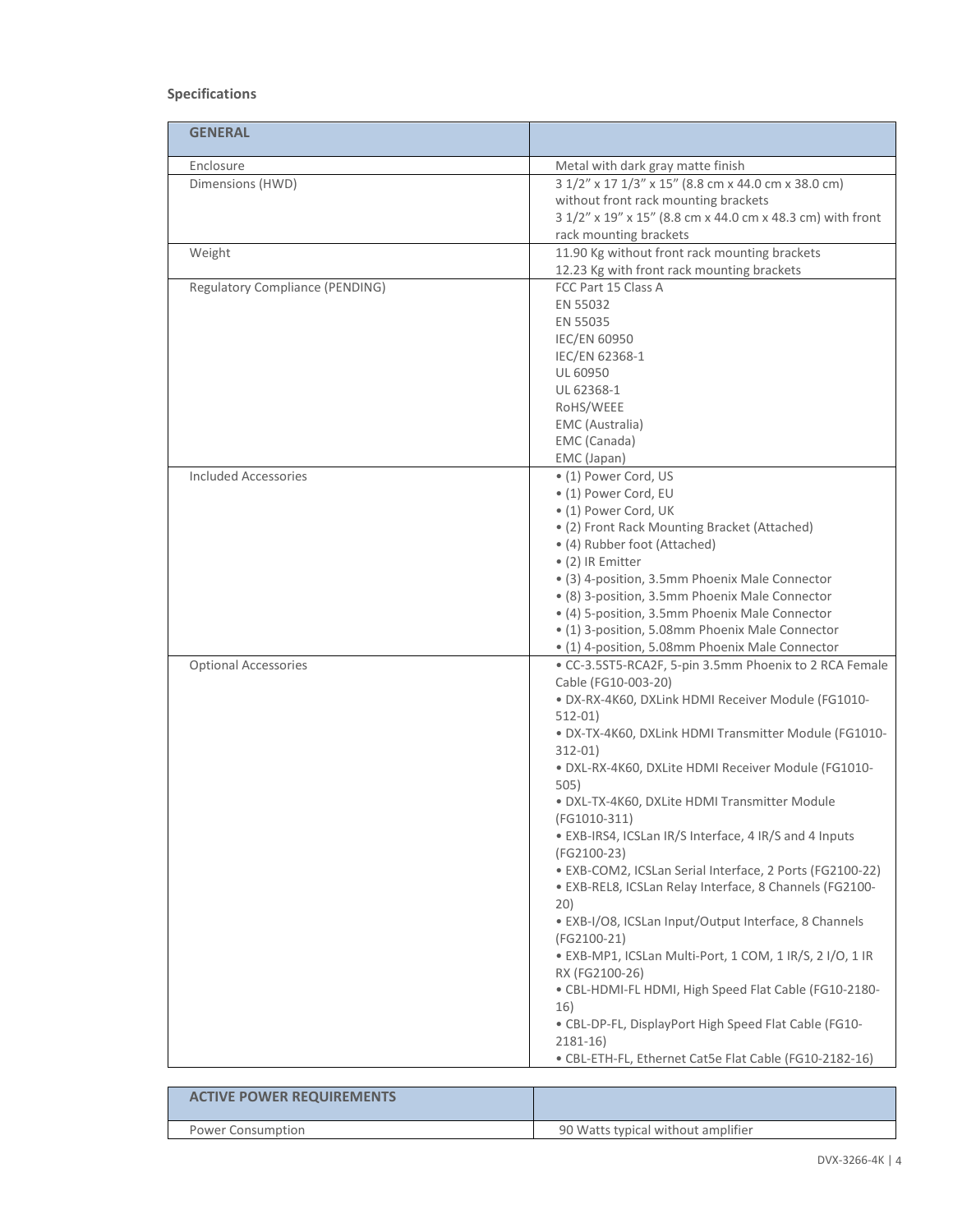|                               | 130 Watts typical average with amplifier<br>75 Watts idle       |
|-------------------------------|-----------------------------------------------------------------|
| Power Connection              | <b>IEC Power Cord Connector</b><br>100-240 VAC, 10A<br>47-63 Hz |
| Power Factor Correction (PFC) | Supported, complies with N60555-2 and EN61000-3-2               |

| <b>ENVIRONMENTAL</b>              |                                                                          |
|-----------------------------------|--------------------------------------------------------------------------|
| Temperature (Operating)           | 0° C to 40° C (32° F to 104° F)                                          |
| Temperature (Storage)             | $-10^{\circ}$ C to 70 $^{\circ}$ C (14 $^{\circ}$ F to 158 $^{\circ}$ F) |
| Humidity (Operating)              | 5% to 85% RH, Non-condensing                                             |
| <b>Heat Dissipation (Typical)</b> | 307 BTU/hr.                                                              |

| <b>ETHERNET</b>    |                                                          |
|--------------------|----------------------------------------------------------|
| Connection         | $(1)$ RJ-45                                              |
| Description        | 10/100/1000 Port RJ-45 connector provides TCP/IP         |
|                    | communication. Auto MDI/MDI-X enabled. Supports IPv4     |
|                    | and IPv6 networks. Supports HTTP, HTTPS, Telnet, FTP.    |
| Link/Act Indicator | Link/Activity LED (green) blinks when receiving Ethernet |
|                    | data packets, one on Ethernet RJ-45 connector and one    |
|                    | on the front panel                                       |
| Speed Indicator    | Speed LED (yellow) lights ON when the connection speed   |
|                    | is 1000 Mbps Ethernet connection and turns OFF when      |
|                    | the speed is 10 or 100 Mbps                              |

| <b>INTEGRATED AMPLIFIER</b> |                                                                                                                                                                                                                                                                                                 |
|-----------------------------|-------------------------------------------------------------------------------------------------------------------------------------------------------------------------------------------------------------------------------------------------------------------------------------------------|
| Integrated Amplifier        | Selectable between:<br>2 x 120 W RMS into 8 Ohms Class D stereo amplifier (4<br>Ohms stable)<br>Or<br>120 W, 70V / 100V mono amplifier<br>NOTE: Only one amplifier output can be in use at any one<br>time.<br>NOTE: This amplifier is floating output, do not connect<br>any output to ground! |

| <b>ICSLAN</b>                 |                                                                                                                                      |
|-------------------------------|--------------------------------------------------------------------------------------------------------------------------------------|
| <b>ICSLan Connection</b>      | (1) RJ-45, 10/100 Port RJ-45 connector. Auto MDI/MDI-X<br>enabled. Supports IPv4 and IPv6 networks.                                  |
| ICSLan Link/Active Indicator  | ICSLan LED (green) blinks when receiving Ethernet data<br>packets, one on Ethernet RJ-45 connector and one on the<br>front panel     |
| <b>ICSLan Speed Indicator</b> | Speed LED (yellow) lights ON when the connection speed<br>is 100 Mbps Ethernet connection and turns OFF when the<br>speed is 10 Mbps |

| <b>ONBOARD MASTER</b> |                                                                                                                                             |
|-----------------------|---------------------------------------------------------------------------------------------------------------------------------------------|
| Controller            | Integrated Controller is the equivalent of a NetLinx NX-<br>2200 Integrated Controller with the exception of the<br>number of control ports |
| Memory                | $\bullet$ NVRAM: 1 MB<br>• Memory Card: 16 GB Micro SD<br>· DDRAM: 512MB<br>. Note: Supports external USB Solid State Drive                 |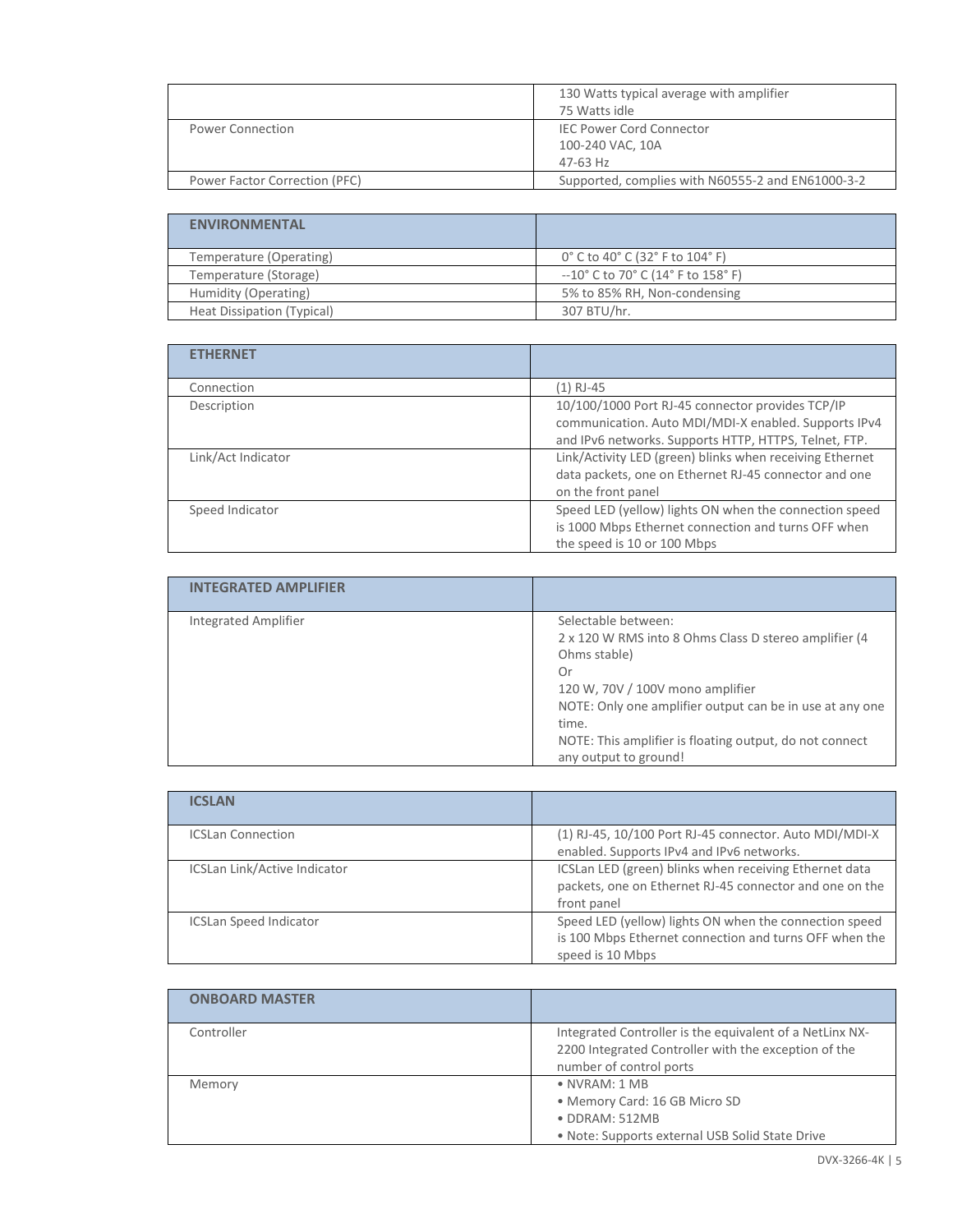| Processor                | 1600 MIPS                                                                                                                                                                                     |
|--------------------------|-----------------------------------------------------------------------------------------------------------------------------------------------------------------------------------------------|
| Program Port             | (1) USB Standard B                                                                                                                                                                            |
| Configuration Dip Switch | 4-Position                                                                                                                                                                                    |
| ID Pushbutton            | Black ID pushbutton for setting IP mode and reverting to<br>default configuration and firmware It has no effect on the<br><b>Internal Switcher Device</b>                                     |
| Status Indicator         | Status LED (green) blinks to indicate that the system is<br>programmed and communicating properly                                                                                             |
| Input Indicator          | Input LED (yellow) blinks to indicate that the Controller is<br>receiving data                                                                                                                |
| Output Indicator         | Output LED (red) blinks to indicate that the Controller is<br>transmitting data                                                                                                               |
| USB Host Port            | (2) USB Standard A, one on front and one on back, USB<br>Host port supports Solid State drive for upgrading<br>firmware, loading code files, copying configuration data<br>and remote storage |

| <b>CONTROL PORTS &amp; INDICATORS</b> |                                                                                                                                                                                                                          |
|---------------------------------------|--------------------------------------------------------------------------------------------------------------------------------------------------------------------------------------------------------------------------|
| RS-232 Port (Rear Panel)              | (2) 3-position 3.5mm Screw Terminal<br>NetLinx Ports 1 and 2<br>300 -115,200 baud                                                                                                                                        |
| Serial Indicators (Front Panel)       | (2) sets of LEDs (red/yellow) indicate when serial Ports 1-2<br>are transmitting and receiving data                                                                                                                      |
| IR/Serial Port (Rear Panel)           | (2) 2-position 3.5mm Screw Terminal<br>2 IR Transmit / 1-way Serial ports<br>NetLinx Ports 11-12<br>Support high-frequency carriers up to 1.142 MHz<br>2 IR/Serial data signals can be generated simultaneously          |
| IR/Serial Indicators (Front Panel)    | (2) LEDs (red) indicate when each of the IR/Serial ports<br>(11-12) are transmitting control data                                                                                                                        |
| I/O Channels (Rear Panel)             | (1) 4-position 3.5mm Screw Terminal<br>2-channel binary I/O port for contact closure with each<br>input being capable of voltage sensing<br>+12V DC and GND Included on the connector<br>NetLinx Port 22<br>Channels 1-2 |
| I/O Indicators (Front Panel)          | (2) LEDs (yellow) indicate each of the I/O channels (1-2)<br>are active                                                                                                                                                  |
| Relays (Rear Panel)                   | (2) 2-position 3.5 mm Screw Terminal, (2) single-pole,<br>single-throw relays<br>NetLinx Port 21<br>Channels 1-2<br>Each relay can switch up to 24 VDC or 28 VAC @ 1 A<br>Each relay is independently controlled         |
| Relay Indicators (Front Panel)        | (2) LEDs (red) indicate when each of the relay channels (1-<br>2) are active (closed)                                                                                                                                    |

| <b>INTEGRATED MATRIX SWITCHER CONTROL</b> |                                                                                                                                                                                   |
|-------------------------------------------|-----------------------------------------------------------------------------------------------------------------------------------------------------------------------------------|
| LCD Display                               | Liquid crystal display (2 lines with 20 characters per line)<br>indicates current volume level and displays the Video,<br>Audio, and Tools menus                                  |
| <b>SWITCH Pushbutton</b>                  | Press to enter the SWITCH menu on the LCD display.<br>Choose to switch audio, video or both from any input to<br>any output. Press the TAKE pushbutton to implement the<br>switch |
| <b>TAKE Pushbutton</b>                    | While in the SWITCH menu, press to implement an<br>audio/video switch. When not in the SWITCH menu, press<br>to cycle through audio and/or video inputs                           |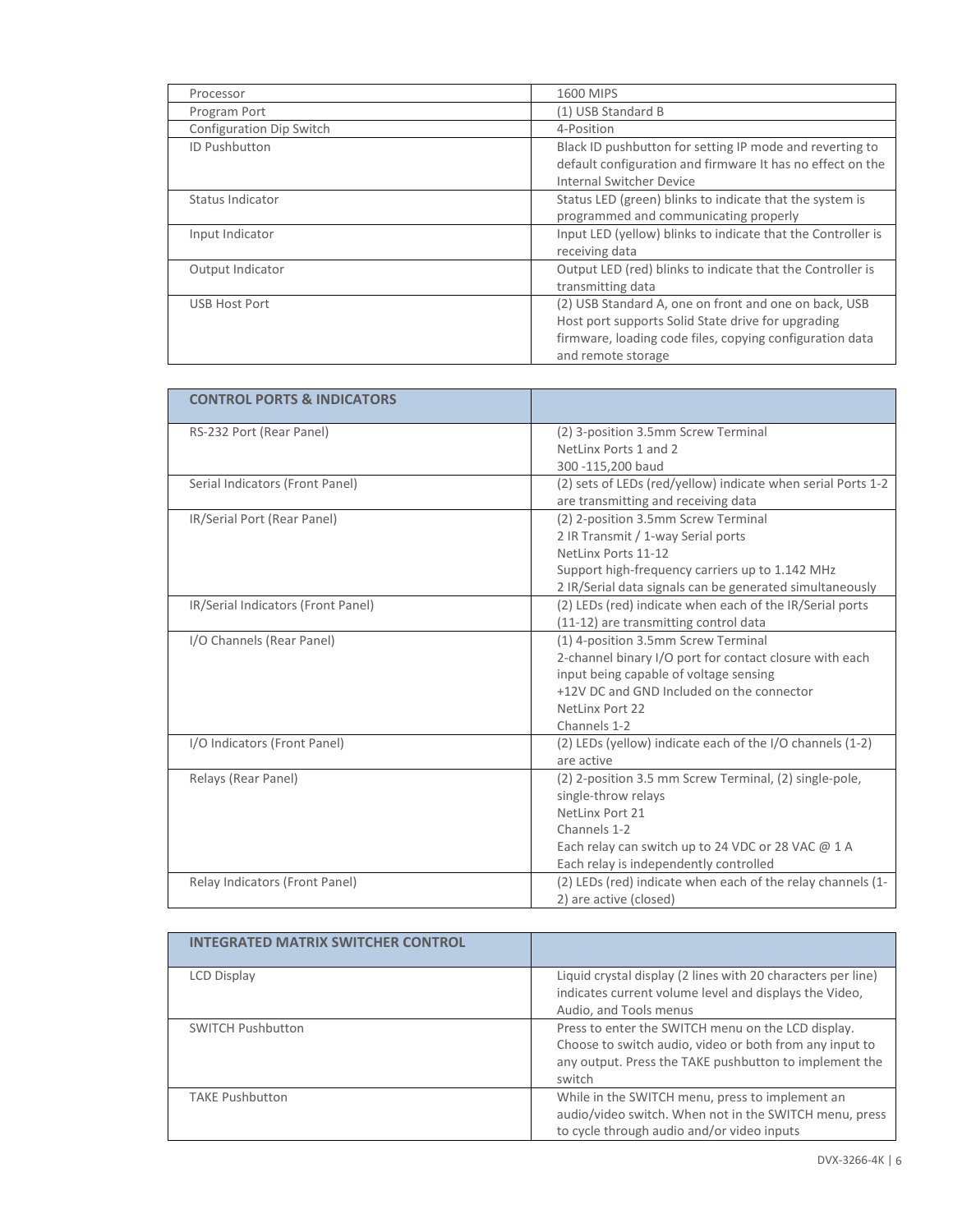| <b>VIDEO MENU Pushbutton</b>  | Press to access the Video menu on the LCD display.<br>Multiple presses cycle through the various VIDEO menus                       |
|-------------------------------|------------------------------------------------------------------------------------------------------------------------------------|
| <b>AUDIO MENU Pushbutton</b>  | Press to access the Audio menu on the LCD display.<br>Multiple presses cycle through the various AUDIO menus                       |
| <b>Navigation Pushbuttons</b> | (4) directional buttons for navigating the options in the<br>Video and Audio menu (on the LCD display)                             |
| <b>STATUS Pushbutton</b>      | Press to access the STATUS menu on the LCD display                                                                                 |
| <b>EXIT Pushbutton</b>        | Press to exit any menu                                                                                                             |
| <b>VIDEO MUTE Pushbutton</b>  | Press to mute/un-mute (enable/disable) all video output<br>displays. Video Mute results in a blank screen on the<br>output display |
| <b>AUDIO MUTE Pushbutton</b>  | Press to mute/un-mute all audio outputs                                                                                            |

| <b>INTEGRATED MATRIX SWITCHER</b> |                                                                                                                                                                                                                                                                                                                                                                                                                                                                                                                                                   |
|-----------------------------------|---------------------------------------------------------------------------------------------------------------------------------------------------------------------------------------------------------------------------------------------------------------------------------------------------------------------------------------------------------------------------------------------------------------------------------------------------------------------------------------------------------------------------------------------------|
| Video Switching                   | 8x4 Matrix Video Switching, any of the 8 inputs can<br>be routed to any or all of the 4 video outputs                                                                                                                                                                                                                                                                                                                                                                                                                                             |
| Video Inputs                      | (4) HDMI; supports HDMI/HDCP<br>(4) DXLink; supports digital video, HDCP, audio,<br>Ethernet, bi-directional control and power<br>Design Note: Supported capabilities for DXLink vary by<br>connected device, see connected device manual for<br>more information                                                                                                                                                                                                                                                                                 |
| Video Outputs                     | (4) HDMI; supports HDMI/HDCP<br>(2) DXLink; mirrors associated HDMI output; supports<br>digital video, audio, Ethernet and bi-directional control                                                                                                                                                                                                                                                                                                                                                                                                 |
| Video Resolution Support          | Supports resolutions up to 4096 x 2160 @ 30Hz, including<br>3840 x 2160 @ 60Hz. See Operations Reference Guide for<br>details for each signal type                                                                                                                                                                                                                                                                                                                                                                                                |
| Progressive Resolution Support    | 480p up to 4096 x 2160 @ 30Hz, including 3840 x 2160 @<br>60Hz.<br>If input is interlaced, all scaled outputs will deinterlace<br>video to a progressive resolution format. If in scaler<br>Bypass mode, interlaced input will pass through unaltered                                                                                                                                                                                                                                                                                             |
| <b>HDCP Support</b>               | Full matrix HDCP1.4 and HDCP2.0 support (includes any<br>input to any or all outputs)<br>Key Management System<br>AMX HDCP InstaGate Pro Technology<br>Key support up to 16 sinks per output, independent of<br>source device                                                                                                                                                                                                                                                                                                                     |
| <b>EDID Management</b>            | A preferred EDID can be selected for each input or any<br>display EDID can be mirrored to any input<br>independently                                                                                                                                                                                                                                                                                                                                                                                                                              |
| Audio Switching                   | 14x4 Matrix Audio Switching. Each of the 4 audio outputs<br>has independent volume, EQ, ducking, sync delay and<br>mixing. Any of the 4 audio paths can be routed to any<br>analog, HDMI or Dante output (each mirrored DXLink<br>output passes audio sent to its associated HDMI output)                                                                                                                                                                                                                                                         |
| Audio Inputs                      | (2) 3.5 mm 5-position captive-wire terminals; support<br>balanced (differential) or unbalanced (single-ended)<br>stereo audio<br>(6) 3.5 mm 3-pin captive-wire MIC connectors; supports<br>up to six mono microphones, unbalanced or balanced<br>audio<br>(4) HDMI connections support digital audio<br>(4) DXLink connections support audio from DXLink<br>Transmitters<br>(8) Dante mono input channels. Each of 4 pairs of mono<br>Dante inputs can be configured as 2 mono mic inputs to be<br>mixed, or 1 stereo audio input to be switched. |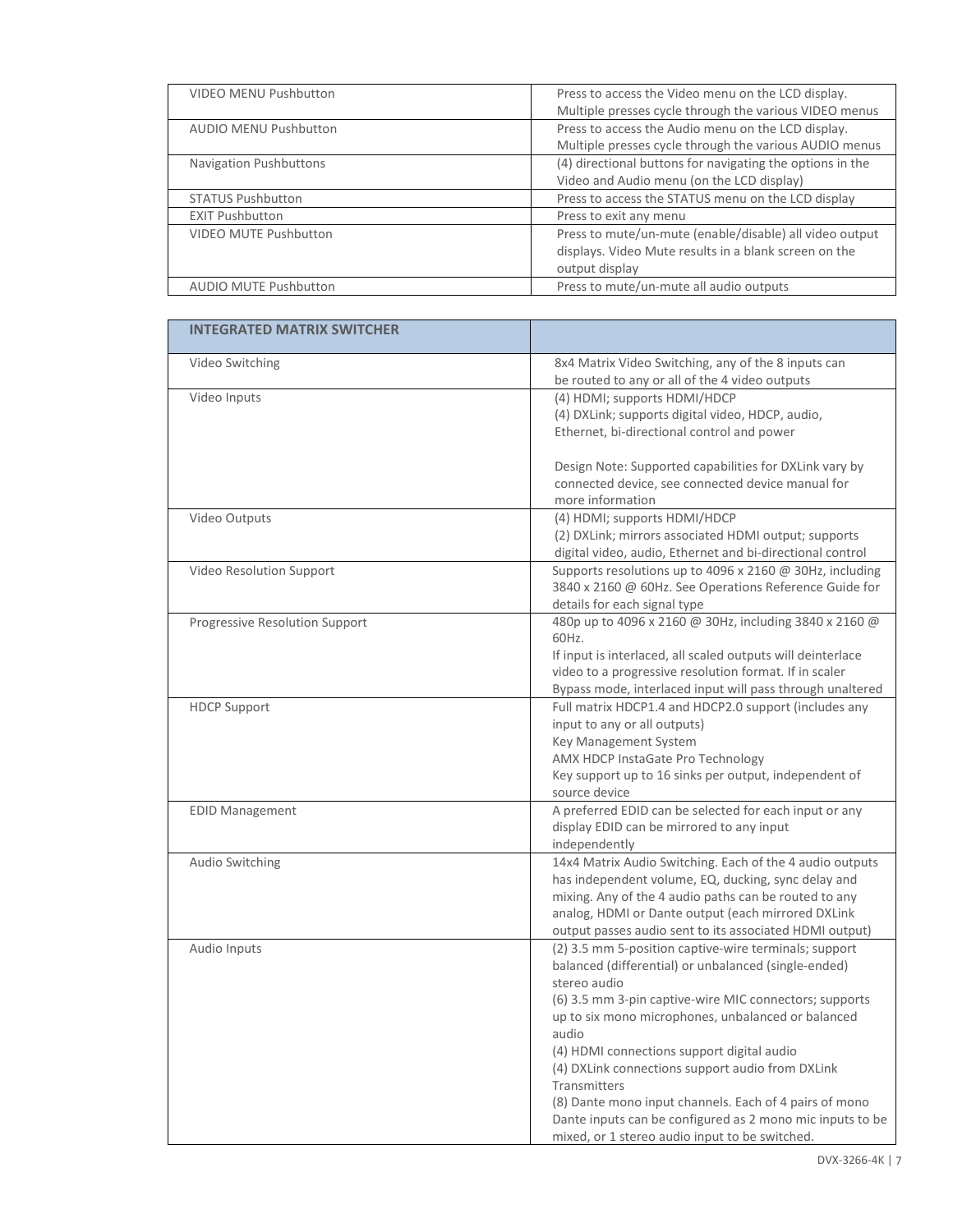| <b>Audio Outputs</b> | (1) Amplified audio output; 4-position captive wire                                                                                                                                                                                                                         |
|----------------------|-----------------------------------------------------------------------------------------------------------------------------------------------------------------------------------------------------------------------------------------------------------------------------|
|                      | connector; supports amplified, variable, mono or<br>stereo audio into 4-8 Ohm                                                                                                                                                                                               |
|                      | (1) Amplified audio output; 3-position captive wire                                                                                                                                                                                                                         |
|                      | connector; supports 70V or 100V mono audio<br>Connect speakers to either but not both                                                                                                                                                                                       |
|                      | simultaneously                                                                                                                                                                                                                                                              |
|                      | (2) Line level audio output; supports balanced or<br>unbalanced mono or stereo                                                                                                                                                                                              |
|                      | (8) Dante mono outputs; each of 4 pairs can be configured<br>as mono or stereo; mirrors any of the 4 audio outputs, or<br>4 HDMI outputs                                                                                                                                    |
|                      | (4) HDMI connections support digital versions of<br>analog audio or direct pass-through audio                                                                                                                                                                               |
|                      | (2) DXLink output mirrors associated HDMI output;                                                                                                                                                                                                                           |
|                      | supports digital version of analog audio or direct pass-<br>through.                                                                                                                                                                                                        |
| Audio Breakaway      | Yes, stereo audio from any input can be de-embedded<br>from its associated video, processed through the DSP,<br>and switched independently to any analog, Dante or<br>HDMI output for a total of up to four unique audio<br>output signals. (DXLink outputs are mirrored to |
|                      | associated HDMI outputs so they will pass the same<br>associated audio.)                                                                                                                                                                                                    |

| <b>HDMI</b>                   |                                                                                                                                                                                                                                                                                                                                                                                                                                                      |
|-------------------------------|------------------------------------------------------------------------------------------------------------------------------------------------------------------------------------------------------------------------------------------------------------------------------------------------------------------------------------------------------------------------------------------------------------------------------------------------------|
| <b>Input Connections</b>      | (4) HDMI Type A Female, Ports (1-4)                                                                                                                                                                                                                                                                                                                                                                                                                  |
| Input Signal Type Support     | HDMI/HDCP, DVI/HDCP, Display Port ++                                                                                                                                                                                                                                                                                                                                                                                                                 |
| Data Rate (Max)               | 18 Gbps                                                                                                                                                                                                                                                                                                                                                                                                                                              |
| Pixel Clock (Max)             | 600 MHz                                                                                                                                                                                                                                                                                                                                                                                                                                              |
| Input Equalization            | Yes                                                                                                                                                                                                                                                                                                                                                                                                                                                  |
| Input Re-Clocking (CDR)       | Yes                                                                                                                                                                                                                                                                                                                                                                                                                                                  |
| <b>Output Connections</b>     | (4) HDMI Type A Female, Ports (1-4)                                                                                                                                                                                                                                                                                                                                                                                                                  |
| Output Signal Type Support    | HDMI/HDCP1.4 and HDCP2.0, DVI/HDCP1.4 and HDCP2.0                                                                                                                                                                                                                                                                                                                                                                                                    |
| <b>Output Scaling</b>         | SmartScale or Manual Configuration or Bypass<br>SmartScale output resolution support: All resolutions<br>between 480p and 4096 x 2160 @ 30Hz via automatic<br>SmartScale query of the display's declared EDID Detailed<br><b>Timing Definition</b>                                                                                                                                                                                                   |
| Deep Color Support            | Scaled Outputs: 24-bit,<br>Pass-thru Outputs: 24-bit, 30-bit, 36-bit                                                                                                                                                                                                                                                                                                                                                                                 |
| Color Space Support           | Y, Cb, Cr & RGB                                                                                                                                                                                                                                                                                                                                                                                                                                      |
| HDCP1.4 Compliance            | Yes                                                                                                                                                                                                                                                                                                                                                                                                                                                  |
| HDCP2.0 Compliance            | Yes                                                                                                                                                                                                                                                                                                                                                                                                                                                  |
| Audio Format Support for HDMI | Supports Dolby TrueHD, Dolby Digital, Dolby Digital Plus,<br>Dolby Atmos, DTS-HD Master Audio, DTS, L-PCM                                                                                                                                                                                                                                                                                                                                            |
| Note                          | DisplayPort ++ requires DisplayPort to HDMI adapter<br>cable<br>Supports full matrix switching, video processing and<br>scaling of 8 bit per color standard Input video signals.<br>Supports full matrix switching and pass-thru of all<br>HDMI compliant video signals including Deep Color<br>Each output can deliver processed and scaled video or<br>pass-thru video from any video input<br>Each output can embed audio from any of the 4 audio |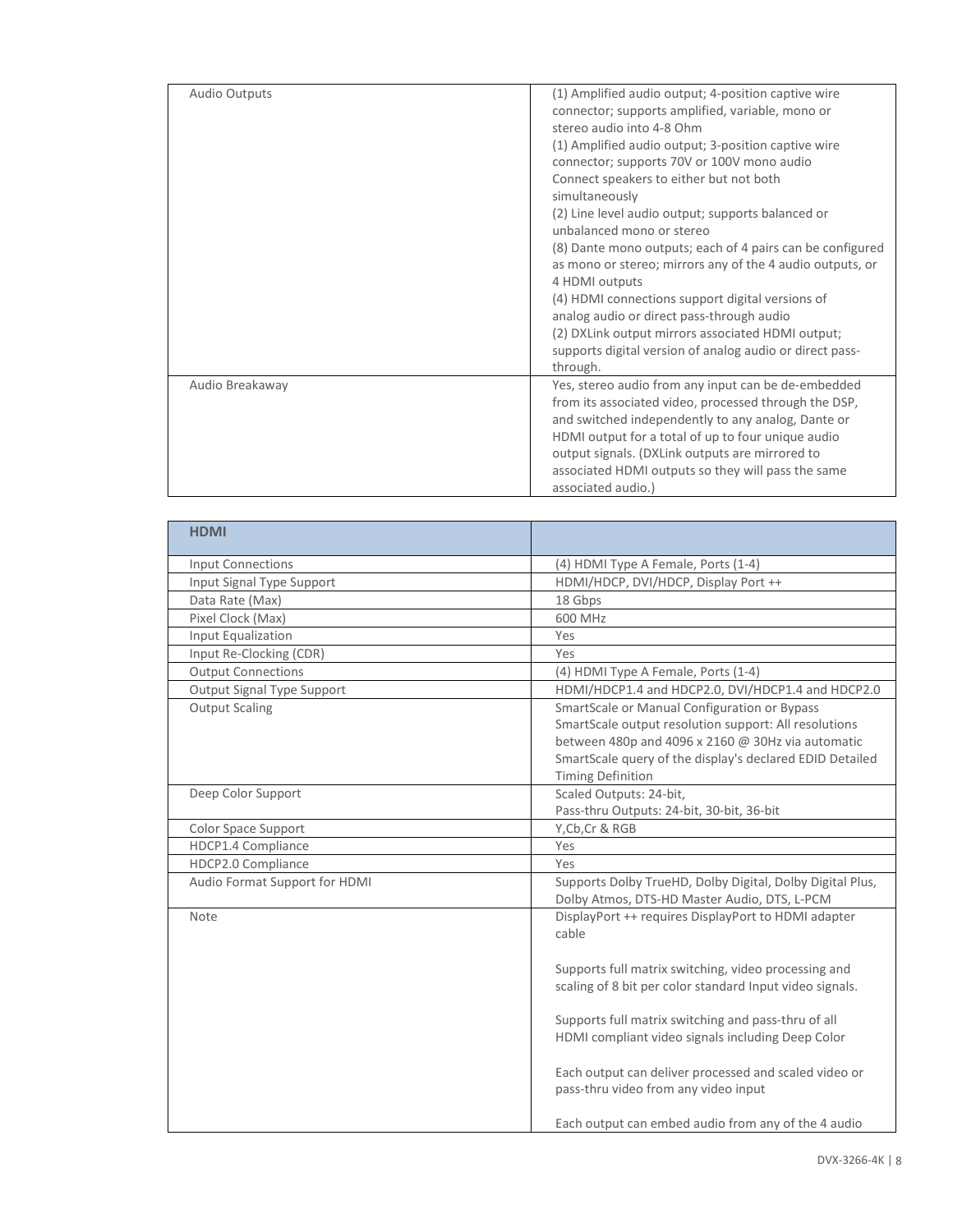| outputs as Stereo L-PCM or can pass-thru Dolby TrueHD,<br>Dolby Digital, Dolby Digital Plus, Dolby Atmos, DTS-HD |
|------------------------------------------------------------------------------------------------------------------|
| Master Audio, DTS, L-PCM audio from the selected video                                                           |
| source                                                                                                           |

| <b>DXLINK</b>                    |                                                                                                          |
|----------------------------------|----------------------------------------------------------------------------------------------------------|
|                                  |                                                                                                          |
| <b>Input Connections</b>         | $(4)$ RJ-15; Port $(5 - 8)$                                                                              |
|                                  | (4) USB Micro AB for point-to-point USB connection to a                                                  |
| Input Compatible Formats         | compatible DXLink Transmitter<br>Digital video, audio, Ethernet, bi-directional control                  |
|                                  | and power (supported capabilities for DXLink vary by                                                     |
|                                  | connected device, see connected device manual for                                                        |
|                                  | more information)                                                                                        |
| <b>Output Connections</b>        | (2) RJ-45; Port (3,4); DXLink output mirrors HDMI                                                        |
|                                  | Outputs 3 and 4                                                                                          |
|                                  | (2) USB Micro AB for point-to-point USB connection to a                                                  |
|                                  | compatible DXLink Receiver                                                                               |
| <b>Output Compatible Formats</b> | Digital Video with embedded audio, analog audio,                                                         |
|                                  | Ethernet, bidirectional control                                                                          |
|                                  |                                                                                                          |
|                                  | Supports full matrix switching and pass-thru of all<br>HDMI compliant video signals including Deep Color |
|                                  |                                                                                                          |
|                                  | Audio Signal Types: Supports Dolby TrueHD, Dolby Digital,                                                |
|                                  | Dolby Digital Plus, Dolby Atmos, DTS-HD Master Audio,                                                    |
|                                  | DTS, L-PCM                                                                                               |
| Output Re-Clocking               | Yes                                                                                                      |
| <b>Output Scaling</b>            | SmartScale or Manual Configuration or Bypass                                                             |
| <b>HDCP Support</b>              | Yes                                                                                                      |
| <b>Twisted Pair Cable Type</b>   | Shielded Cat6, Cat6A and Cat7                                                                            |
|                                  | DXLink twisted pair cable runs for DXLink equipment                                                      |
|                                  | shall only be run within a common building where a                                                       |
|                                  | common building is defined as: the walls of the                                                          |
|                                  | structure(s) are physically connected and the structure(s)<br>share a single ground reference            |
|                                  |                                                                                                          |
|                                  | For more details and helpful cabling information,                                                        |
|                                  | reference the white paper titled Cabling for Success                                                     |
|                                  | with DXLink, or contact your AMX representative                                                          |

| <b>ANALOG AUDIO</b>             |                                                       |
|---------------------------------|-------------------------------------------------------|
|                                 |                                                       |
| Analog Audio Input Connections  | (2) 3.5 mm 5-position captive-wire terminals; support |
|                                 | balanced (differential) or unbalanced (single-ended)  |
|                                 | stereo audio                                          |
| Input Level (Nominal)           | +4 dBu (1.228 Vrms) balanced or -10 dBV (0.3162 Vrms) |
|                                 | unbalanced                                            |
| Input Level (Maximum)           | $+8.2$ dBu 2 Vrms                                     |
| Input Impedance                 | >12 kOhms balanced, >12 kOhms unbalanced              |
| Analog Audio Output Connections | (1) Amplified audio output; 4-position captive wire   |
|                                 | connector; supports amplified, variable, mono or      |
|                                 | stereo audio into 4 or 8 Ohms.                        |
|                                 | (1) Amplified audio output; 3-position captive wire   |
|                                 | connectors; supports 70V or 100V mono audio.          |
|                                 | Connect a speaker to either but not both              |
|                                 | simultaneously                                        |
|                                 | (2) Line level audio output; supports balanced or     |
|                                 | unbalanced mono or stereo                             |
|                                 |                                                       |
| Volume Control                  | $-100$ dB to $+0$ dB in 1 dB steps                    |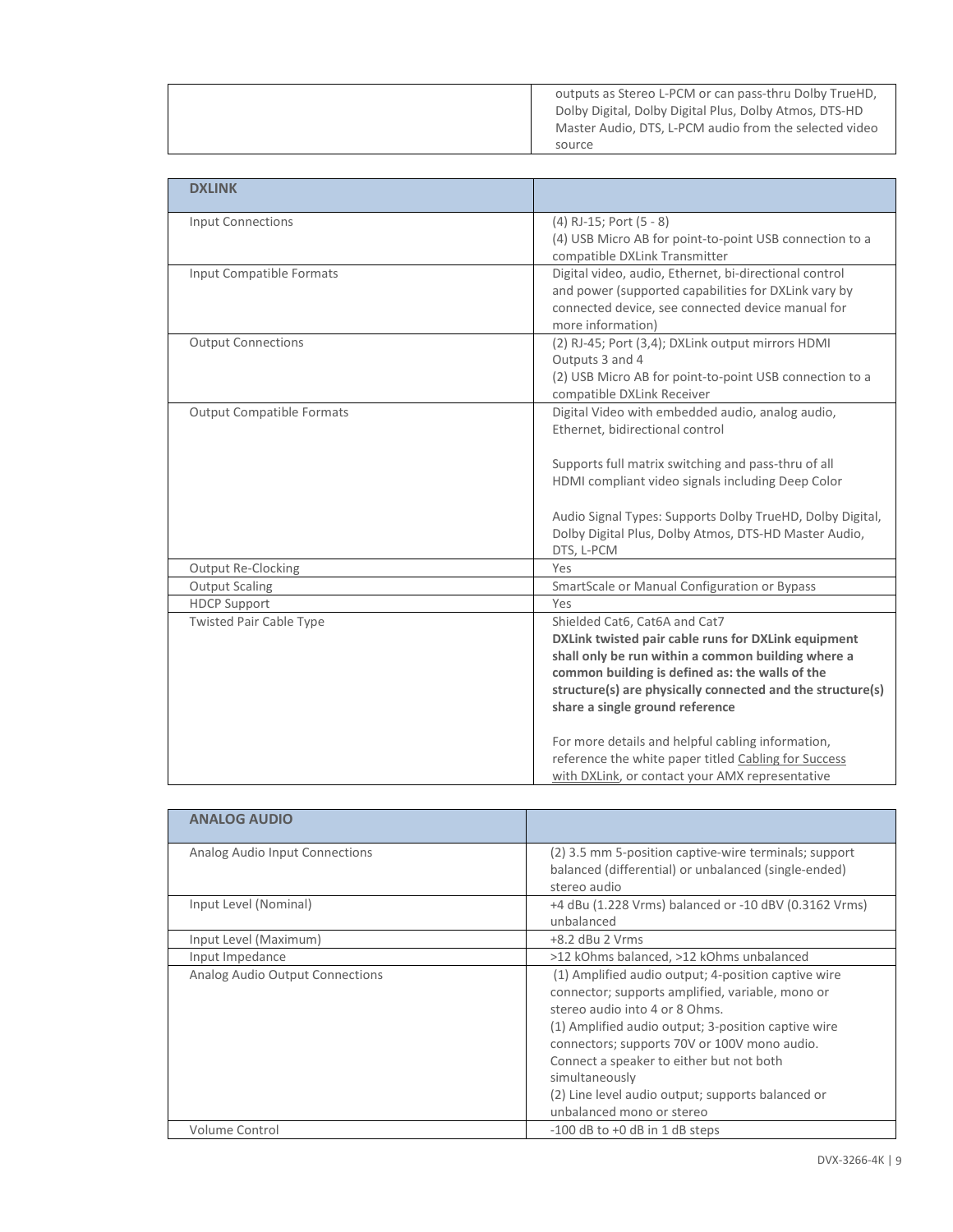| <b>Balance Control</b>          | 20 steps each left and right                                 |
|---------------------------------|--------------------------------------------------------------|
| Output Level (Maximum)          | +8.2 dBu (line level)                                        |
| Output Impedance                | 200 Ohms (line level)                                        |
| Audio Channel Crosstalk         | Balanced Line Inputs: -100 dB @ 0 dBV, 20 Hz to 20 kHz       |
|                                 | Unbalanced Line Inputs: - 80 dB @ 0 dBV, 20 Hz to 20 kHz     |
| <b>Audio Frequency Response</b> | AMP: (+0.5 dB, -1 dB) 20 Hz to 20 kHz @ 8 Ohms               |
|                                 | Line: (+0.5 dB, -1 dB) 20 Hz to 20 kHz                       |
| Audio Input Compression         | Independent Compression per input                            |
|                                 | Attack: 1 to 2000 ms                                         |
|                                 | Release: 10 to 5000 ms                                       |
|                                 | Compression Ratio: 1 to 20                                   |
|                                 | Threshold: -60 to 0 dB                                       |
| Audio Input Gain Compensation   | $-24$ dB to $+24$ dB, 1 dB steps                             |
| Audio Output Equalizer          | 10-band parametric EQ with variable center frequency,        |
|                                 | filter type and Q per band                                   |
|                                 | Center Frequency: 20 Hz to 20 kHz                            |
|                                 | EO Gain: -12 to +12 dB                                       |
|                                 | $Q: 0.1$ to 20                                               |
|                                 | Filter Types: Bell, Base Shelf, Treble Shelf, Low Pass, High |
|                                 | Pass, Band Pass, Band Stop                                   |
| Audio Output Sync Delay         | 0 to 200 ms                                                  |
| Audio S/N Ratio                 | AMP: 106 dB @ 8 Ohms, full output, 1kHz A-weighted           |
|                                 | Line: 106 dB @ 2 Vrms, AES17                                 |
| Audio THD+N                     | AMP: <0.01% @ 8 Ohms, 20 Watts, 20 Hz to 20 kHz              |
|                                 | <0.025% @ 8 Ohms, 120 Watts, 20 Hz to 20kHz                  |
|                                 | Line: < 0.003% @ 0 dBV, 1 kHz                                |
| Note                            | Independent EQ, Volume and Balance control per               |
|                                 | output                                                       |

| <b>MICROPHONE AUDIO</b>             |                                                                                                                                                                                                                                                                          |
|-------------------------------------|--------------------------------------------------------------------------------------------------------------------------------------------------------------------------------------------------------------------------------------------------------------------------|
| Microphone Input Connections        | (6) 3.5 mm 3-pin captive-wire MIC connectors; supports<br>up to two mono microphones, unbalanced or balanced<br>audio                                                                                                                                                    |
| Microphone Input Level (Maximum)    | $8.2$ dBu                                                                                                                                                                                                                                                                |
| Microphone Input Format Support     | Line or Mic level, balanced or unbalanced audio                                                                                                                                                                                                                          |
| Microphone Input Impedance          | 3.5 kOhms, accepts 60 to 600 Ohms sources                                                                                                                                                                                                                                |
| Microphone Input Frequency Response | (+0.5 dB, -1 dB) 20 Hz to 20 kHz                                                                                                                                                                                                                                         |
| Microphone Input Gain               | -24 dB to 84 dB, 1 dB steps                                                                                                                                                                                                                                              |
| Microphone Input Equalizer          | 3-band parametric EQ with variable center frequency,<br>filter type and Q<br>Center Frequency: 20 Hz to 20 kHz<br>EQ Gain per Band: -12 to +12 dB<br>Q per band: 0.1 to 20<br>Filter Types: Bell, Base Shelf, Treble Shelf, Low Pass, High<br>Pass, Band Pass, Band Stop |
| Microphone Input Compression        | Independent Compression per Microphone<br>Attack: 1 to 2000 ms<br>Release: 10 to 5000 ms<br>Compression Ratio: 1 to 20<br>Threshold: -60 to 0 dB                                                                                                                         |
| Microphone Gating                   | Independent Gating per Microphone<br>Attack: 1 to 2000 ms<br>Release: 10 to 5000 ms<br>Depth: 0 to 20 dB<br>Hold Off: 0 to 2000 ms<br>Threshold: -60 to 0 dB                                                                                                             |
| Microphone Limiter                  | Independent Limiting per Microphone<br>Attack: 1 to 2000 ms<br>Release: 10 to 5000 ms                                                                                                                                                                                    |